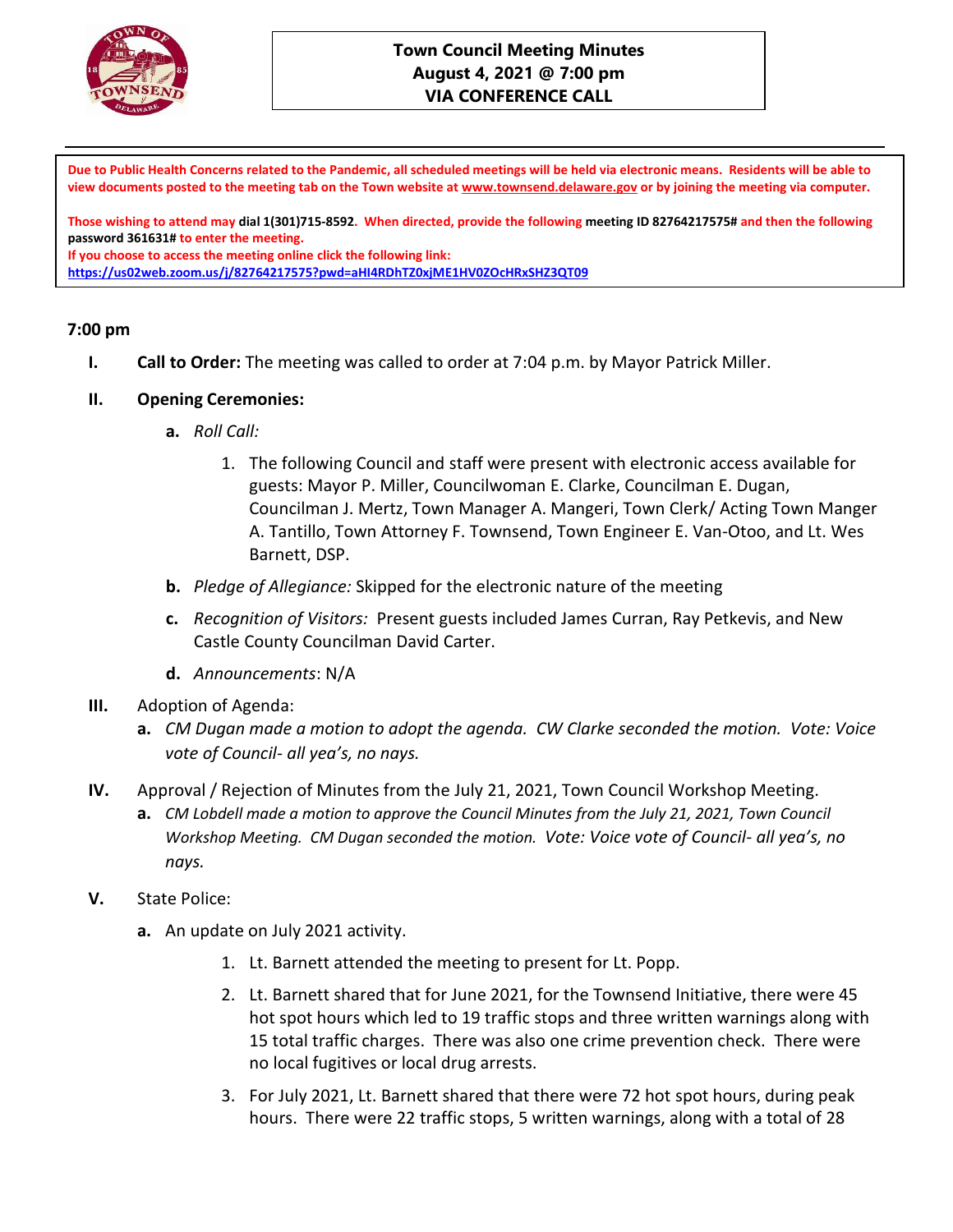traffic stops. There were also no criminal incidents, arrests, drug offenses, or local fugitives.

- 4. CW Clarke asked for the report in an email to review for trends. Lt. Barnett would forward the request to Lt. Popp
- **VI.** Mayor's Report:
	- **a. ACTION ITEM:** Discussion and possible vote on the purchase of sound and electronic equipment to support in person and virtual meetings.
		- 1. Mayor Miller shared that this discussion was prompted by the ending of the Governor's Executive Order which required the Town to have virtual meetings to include the public. The Governor has since signed Senate Bill 94, which allows the state to expand virtual meetings to allow for the options of attending in person and virtually. As a part of the bill, municipalities have the option to continue with virtual meetings. The Town is looking to purchase equipment to continue virtual meetings. TC Tantillo shared that she found an AI-double sided camera that tracks who is speaking in the room, with various settings to view speakers and attendees. Additionally, there are eight noise blocking microphones and a speaker in the unit. Mayor Miller shared that the purchase of this would be allow the Town to explore the possibility of resuming in person meetings and ensuring the equipment would work for in person and virtual meetings. As COVID-19 continues, Mayor Miller is unsure as to when the Town will get back to in person meetings, but would like to be prepared, once we are able to resume. TC Tantillo shared that the cost for this camera is around \$750 plus possible hardware costs. Mayor Miller shared that there would not be a need for vote at this time but would like Council's input.
		- 2. CM Lobdell shared that the purchase of the camera would be a great idea, especially as the COVID numbers are not getting any better. If the Town were to move to in person meetings, providing the opportunity for residents to attend virtually would also be helpful.
		- 3. CM Dugan shared that this would be a good idea can could help with apathy concerns and getting more people involved.
		- 4. TM Mangeri shared that if Council would like to go into this direction, he is able to purchase the camera, within his spending authority.
		- 5. The Town will also look at the purchase of a television later, to allow those in person to view those attending remotely.
		- 6. CM Mertz shared that he agrees with Council that it would be a good purchase and could allow attendees who are unable to attend in person to participate.
	- **b. ACTION ITEM:** Discussion and possible vote the hire a landscaping company to address the landscaping needs in the Town Park.
		- 1. Mayor Miller shared that there are concerns with overgrown areas in the park. The Park should get up to speed in order to be able to be better maintained. TM Mangeri shared that the Town has reached out to about six landscaping companies, but due to staffing concerns and being booked, only two landscaping companies have gotten back to the Town with quotes. Both of the quotes have had very different scopes. In order to better compare the costs, TM Mangeri, FO Helms, and TC Tantillo, along with the Parks Committee have created a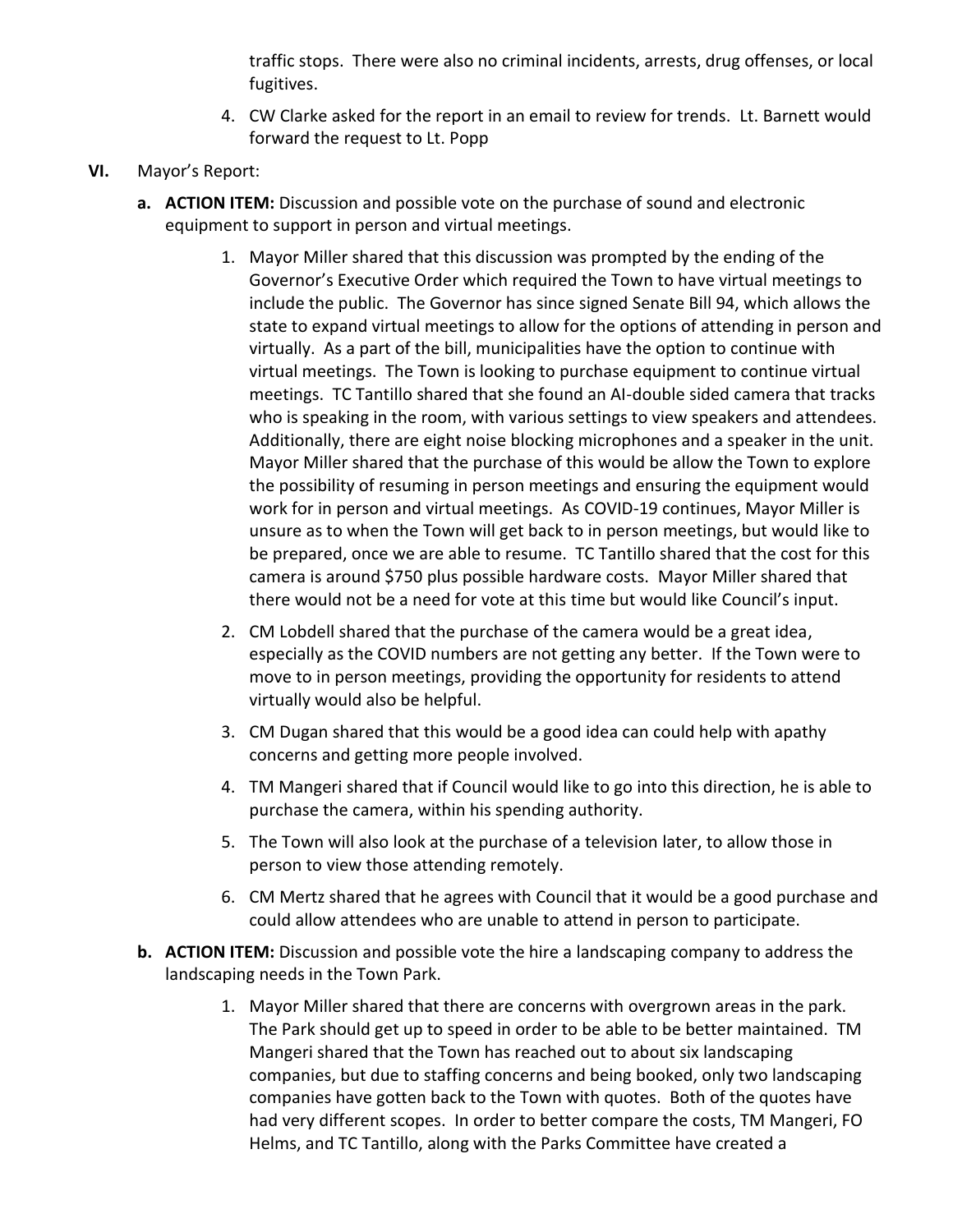spreadsheet of work to be done and have sent the spreadsheet back to the contractors to better scope the quotes. The Town is awaiting the new quotes.

- 2. In the interim, the Town has begun removing dead trees, has sprayed the park for weeds, and has found some additional areas of concern, such as re-seeding the multi-purpose field.
- 3. TM Mangeri shared that he has had the opportunity to speak to a Councilman from Middletown who has said that if the Town would like, they could send a letter to the Middletown Town Council and the Town Manager of Middletown to ask if they could assist the Town with the Park. The Town would pay the mutual aid costs to Middletown for the cost of equipment and personnel accordingly. Middletown would have the option to say yes or no based on their availability. TM Mangeri could make the request by reaching out to the Town Manager/ Council.
- 4. TM Mangeri shared that the quotes the Town has received from landscaping companies has been around \$12,000- \$14,000, so mutual aid may be somewhat cheaper, although the costs are unknown at this time. TM Mangeri asked for Council support to reach out to Middletown for a mutual aid quote.
- 5. CM Mertz shared that he supports mutual aid. Additionally, he sees this as an opportunity for volunteers from the community to clean the park. CM Mertz also asked about the sustainability of seeding with concerns of lack of rain or a water system. TM Mangeri shared that there is a well system at the park, but no irrigation sprinkler system to drain it out. There is, however, the ability to run water over in a container and there is an option to use hearty seed that does not require a lot of rain/ water. Regarding a community event, that would be a great opportunity multiple times per year, but this project is more landscaping and using tools to get the park back in shape.
- 6. TM Mangeri pointed out that on Monday morning, he reviewed the park with the Town maintenance person and determined that the level of graffiti is increasing in the park as well as the amount of littering and trash in the park. Additionally, the Town has already noticed defacing of the Pickleball Court by riding bikes and leaving tread marks. This is frustrating as the Park is the center gem of the community and the Town is looking for opportunities for additional community events in the Park.
- 7. Mayor Miller shared that he would wait to seed the park until later in the year and agrees that a community event to care for the Park could help with the concerns seen in the Park regarding defacing and trash in the Park. Mayor Miller would like to discuss this in the future to plan a community cleanup in the Park. TM Mangeri will also reach out to CW Clarke to explore opportunities.
- 8. TE Van-Otoo shared that for the grass germination associated with the Tennis/ Pickleball Court, there has been a retainage from the contractor for the possible reseeding of the area. TE Van-Otoo advised to keep this in mind when receiving quotes.
- 9. CW Clarke asked TM Mangeri if Middletown would consider ongoing maintenance of the Town Park, when discussing a possible agreement. TM Mangeri shared that the Town is looking to hire additional staff and is unsure of the capabilities of Middletown for shared services.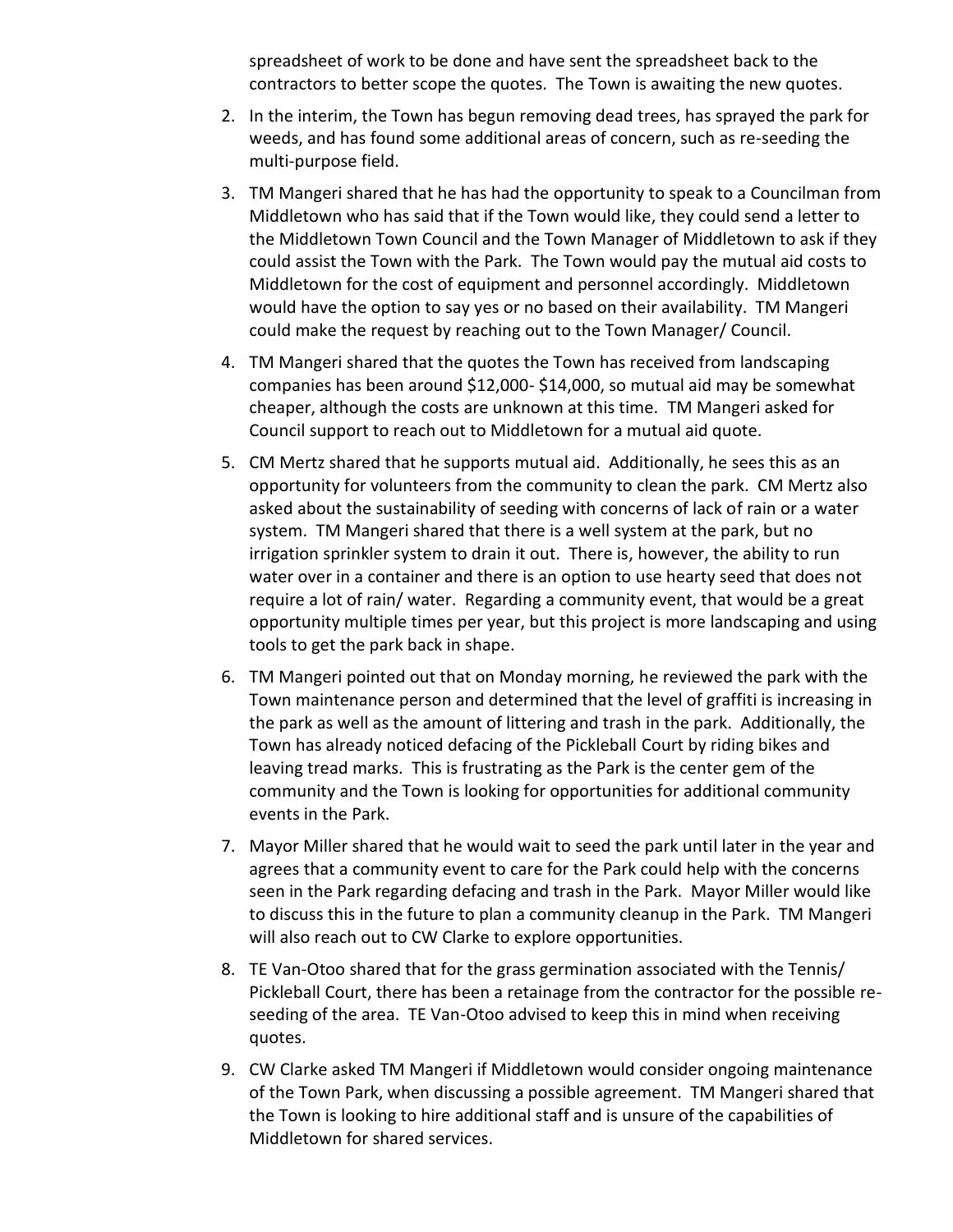10. TM Mangeri shared that the Park had been maintained well, staff was lost, and rehiring was difficult due to COVID, TM Mangeri had been out for a period of time, and the weather has contributed to the rapid growth in the Park.

## **VII.** Reports:

- **a.** Town Attorney Fred Townsend III
	- 1. TA Townsend shared that the deed of open space and streets along with ancillary documents have been prepared for the turning over of these areas from MS Development to the Town of Townsend, and Council will ultimately decide on the dedication, at a later Council meeting. In the meantime, those materials could be sent to the developer of TVII, with the caveat that Council will still need to review and approve the turnover and the developer could put himself in a position where he could execute the documents and return to the Town promptly, if the Council so decides.
	- 2. TM Mangeri asked if he could send the documents with a transmittal to execute pending Council's final approval. TA Townsend confirmed. TM Mangeri shared that he has spoken to the developer who has asked for the invoices to be re-sent so they could be paid and has shared that he is happy to sign the documents.
- **b.** Town Engineer Edwin Van-Otoo
	- 1. TE Van-Otoo shared status updates on various Town projects.
	- 2. TE Van-Otoo shared that regarding the Tennis/ Pickleball Court, the project is mostly completed minus the final seeding as previously discussed. The Town can proceed with the payment minus the retainage and can also proceed with the grant reimbursement. TE Van-Otoo has been in touch with Ms. Helms who is in the process of completing the above.
	- 3. Regarding the closeout of the TVII phases of 2a, 2b, 3c, 4d, and 4e, there have been ongoing discussions with the developer, especially regarding an open space area where there are drainage concerns. The Town is verifying the approved record plans with the developer and coming up with an acceptable solution for the drainage area.
	- 4. Regarding TVI, TE Van-Otoo set up a walk-through meeting on 8/10/21 of TVI affected by pavement, as Handler wants to complete the pavement in the area. During the meeting they will point out any repairs/ repaving that is needed.
	- 5. TE Van-Otoo shared that regarding the Ginn St. sidewalk extension, the contractor reached out to TE Van-Otoo to say he would like to begin at the beginning of September 2021 and TE Van-Otoo would like to schedule a pre-construction meeting before he starts.
	- 6. Regarding the sinkholes throughout the Town, TE Van-Otto is in the process for getting quotes for repair. TE Van-Otoo also advised TM Mangeri that it is advisable to televise the areas before repair to ensure all of the necessary work will be completed. TE Van-Otoo also advised that there are grants the Town could pursue for televising other stormwater areas in the future.
	- 7. CM Mertz asked what the difference is between sinkholes and potholes. TE Van-Otoo explained that sinkhole has more t do with loss of subbase, whereas a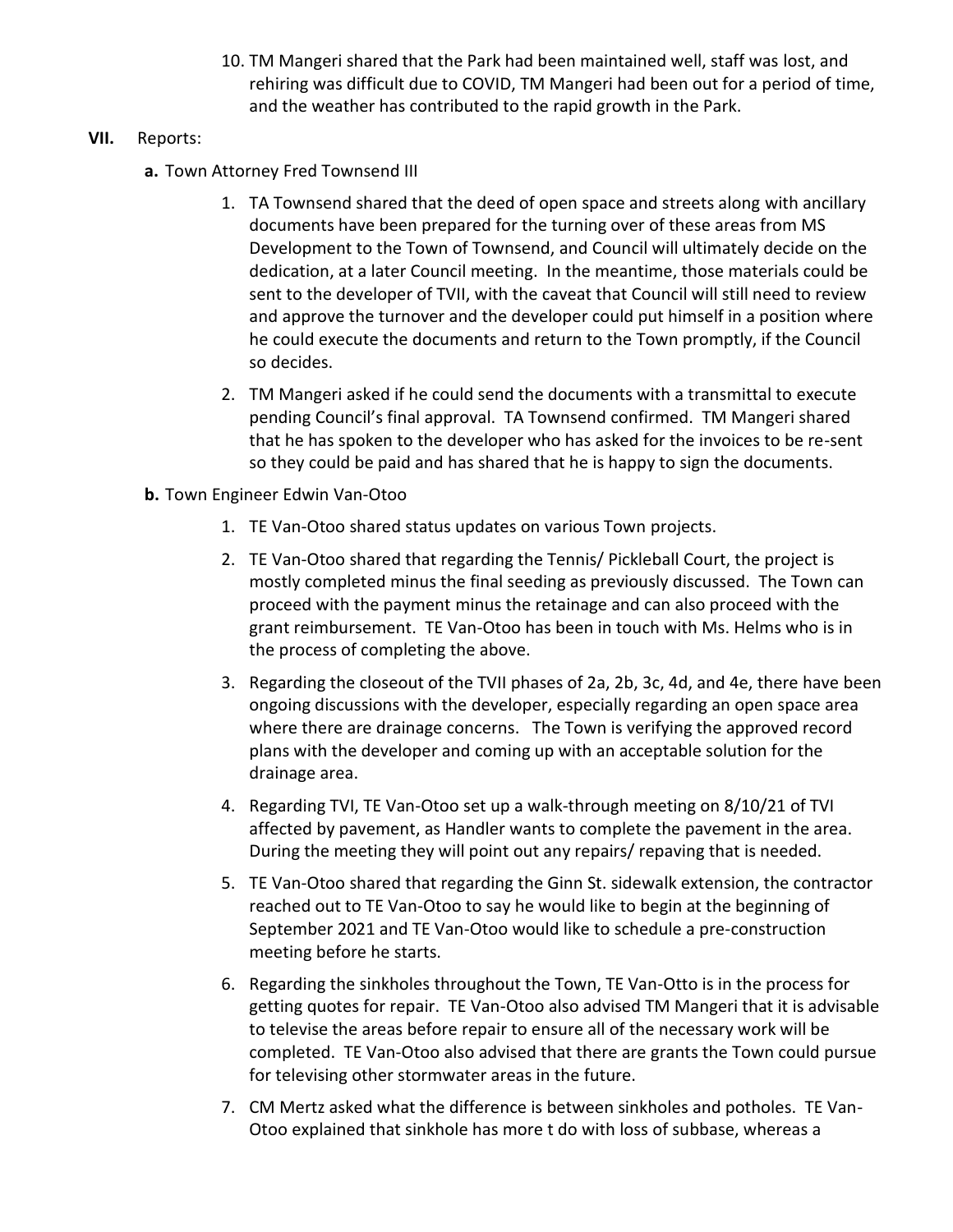pothole could be asphalt that is breaking up. Sinkholes could cause ongoing erosion causing the need for pipes to be fixed, there are more underlying issues with sinkholes.

- 8. TM Mangeri shared that there is a pothole on Brook Ramble Lane that will be patched by Town personnel. Additionally, sinkholes are related to water causing erosion. This leads to the need to discover whose responsibility the area is, how did it occur; are any pipes broken that are causing the erosion; and how do you fix it. TM Mangeri is going to propose televising the storm drains on both sides of Brook Ramble, as the street is older, to understand where any issues may be. The Town would like to televise the are to see if there are issues with the pipe. Once the issue is determined, the pipe could possibly need to be replaced or alternatives could be explored, such as lining the pipes.
- 9. TE Van-Otoo shared that it is advisable that Town explores the wastewater matching planning grant, especially as the Comprehensive Plan discusses stormwater system, called MS4; the Town currently has a waiver for this, as the population was previously evaluated at less than 1,000. The Town has grown significantly since then. TE Van-Otoo contacted DNREC about this and they advised that the waiver still stands, but it is advisable that the Town should prepare for regulating impervious water in the Town stormwater system, into the Delaware system. This issue could be forthcoming, as the Town grows. It would be in the best interest for the Town to begin preparing.

#### **c.** Town Manager

- 1. Status update on the COVID-19 pandemic.
	- a. TM Mangeri shared that he sent and email out to Council to share information regarding the substantial rise of COVID-19 in the 19734-zip code. There have been around 19 new cases in the past seven days, as compared to the month of June. There is an upswing of cases.
	- b. This is an extremely persistent and strong virus and can have a large impact. This continues to be an issue. In the past seven days, there was one day with over five new cases, multiple days with four new cases, and this is unusual for the zip code. The area has a vaccination rate at around 59%, but there is a sharp rise in the number of new cases. This spike in cases, is during the summer, when kids are not in school or congregating in large numbers.
	- c. The state fair and firefly are still running and have the potential to be super spreader events, which could affect this area. Additionally, New Castle County has been declared an area of significant rise. This does call for recommendations of mask wearing in enclosed environments. Anyone entering Town Hall must wear a mask. This needs a very strong watch and may impact the things that can and cannot be done in Town.
	- d. Mayor Miller advised that the Governor will be having a press conference to address these concerns. Additionally, Mayor Miller shared that he is hesitant, but knows Council needs to consider public safety and asks the Council to make a decision on where they stand with the Town Fair. The Delta variant previously accounted for 1% of hospitalizations and now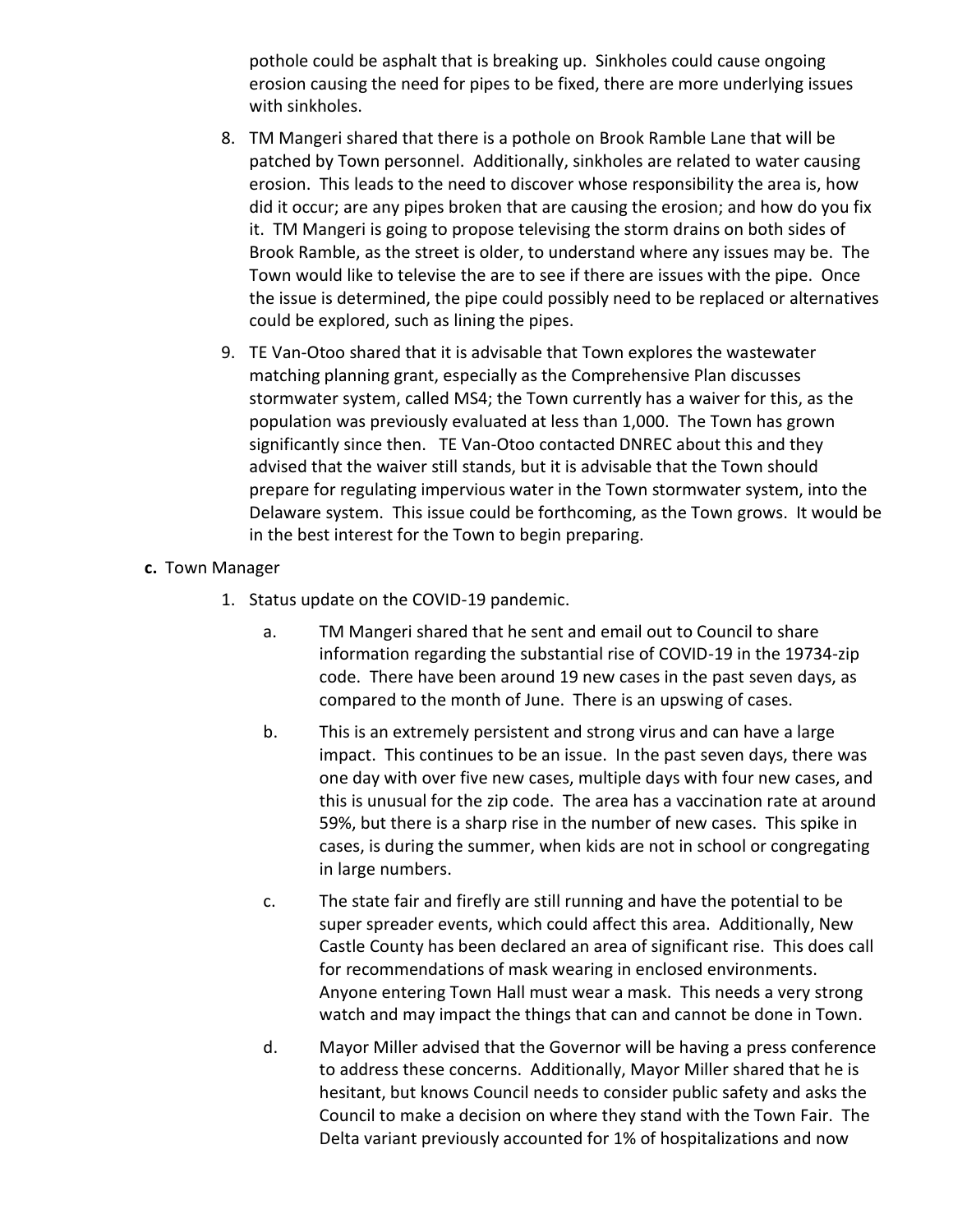accounts for 94% of hospitalizations; the spread is rapid. This will be brought up for consideration at the Workshop meeting to make a decision.

- e. TM Mangeri shared that in July, the average of new cases per day was .7. Now, the average of new cases per day is now at 2.7 per day, which is a dramatic jump. Additionally, the zip code went from 9% positivity rate to 27%- 30% positivity rate of those getting tested. All data is pointing to the area being on an uptick and waiting two weeks to make a decision about the fair will likely provide additional statistics to solidify that we are on an uptick and that there is a problem. The concern is that there is also consideration to notify vendors of a possible cancellation and waiting two weeks could also postpone that for vendors. TM Mangeri asked Council if they would prefer to make the decision at this Council meeting?
- f. Also, other events in surrounding areas were canceled which could lead to an influx of visitors from other areas. We should also be concerned about the numbers of zip codes above and below us. TM Mangeri urged the unvaccinated to consider getting vaccinated.
- g. CM Lobdell shared that he agrees that the Town should look at the bigger picture, especially with drawing more people in, and concerns with higher numbers in other areas.
- h. CW Clarke shared that looking at the event from a public health perspective, she is in favor of cancelling the event, especially since there are concerns with the Delta variant in the unvaccinated and vaccinated individuals. She is optimistic that 2022 will do better with COVID and the fair could be held then.
- i. CM Mertz shared that he understands the health impacts and needs to take the virus seriously. As for the Town Fair, he believes waiting for more information at the Workshop meeting will be better. Additionally, Towns/ other areas are rallying around modifying what is normally done, for example, having a reverse parade throughout Town, modifying what is done to continue celebrating the Town. Mayor Miller shared that continuing with alternative Town events could be a good idea, such as a drive-in movie.
- j. CM Dugan shared that he is also in favor of considering cancellation of the Town Fair.
- k. CW Clarke asked for a total of vendors and participants. TM Mangeri shared that there are registered vendors along with the Fire Department, Police Department, and possibly the helicopter and canine units. Making the decision regarding the Town Fair will allow these vendors to make other arrangements.
- l. TM Mangeri shared that besides the Delta variant, there are other variants that may be coming that are also infectious and of high concern.
- m. TC Tantillo shared that were around 20 vendors registered and Mayor Miller shared with CW Clarke that there are typically 70-80 vendors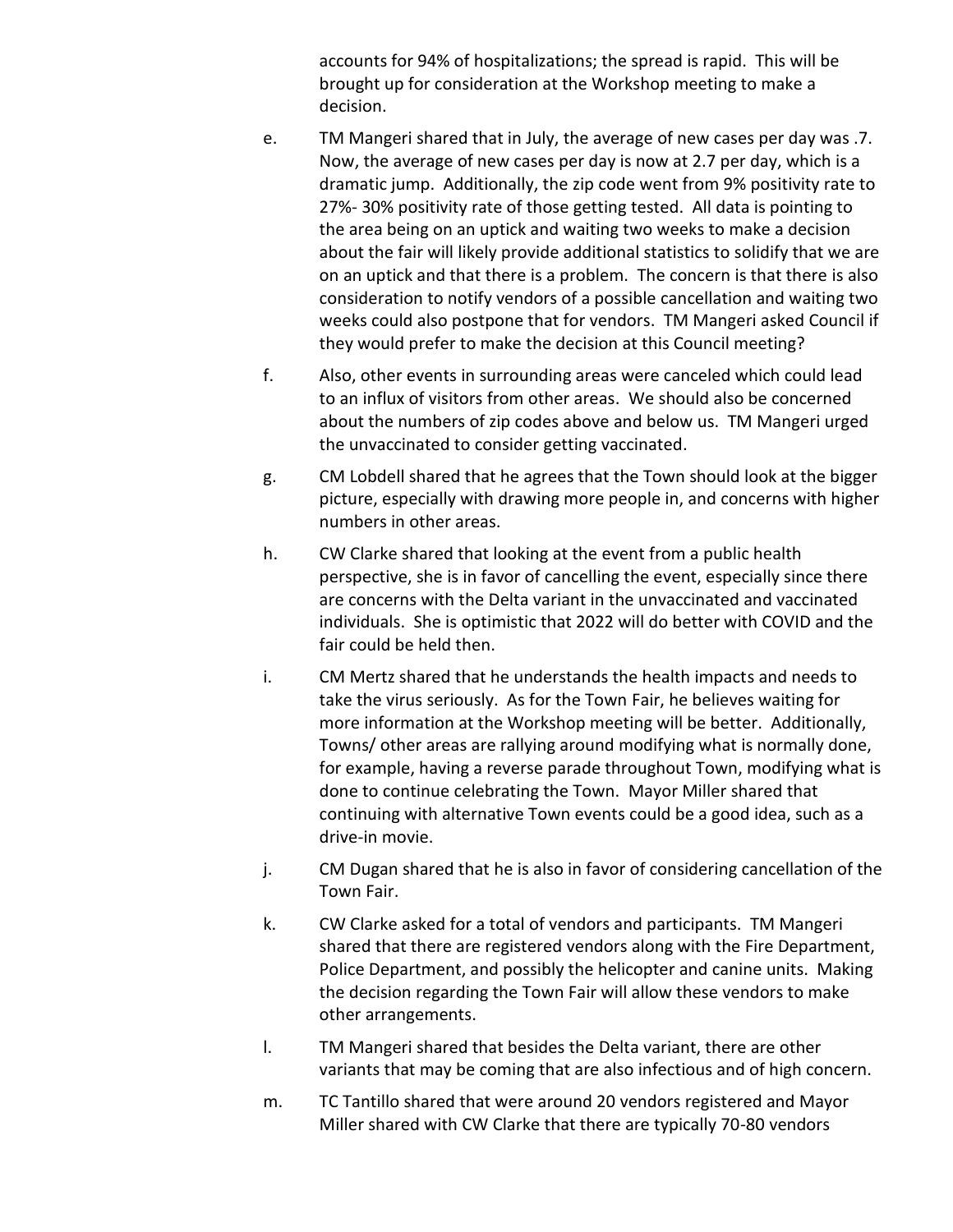registered, so the Town is not even close to the typical registration numbers.

- n. Mayor Miller shared that this will be on the next Workshop meeting, along with an update on COVID numbers in the area.
- 2. A report on Town Administrative activities
	- a. Acting TM/ TC Tantillo shared that the Town has been advised that they have been awarded a Community Reinvestment Fund grant, for the resurfacing of Rt. 71 and Karins Blvd. The Town is awaiting an award letter. TM Mangeri shared that the state has awarded the grant of about \$70,000, the paperwork will let the Town know how to secure the funds. TM Mangeri has spoken with TE Van-Otoo on how to repair the area. This is also why the Town is working to have the dedications completed, so that the Town could fix the issue in the area.
	- b. Acting TM/ TC Tantillo shared that the Town Engineer is working with the contractor to schedule the work for the installation of the sidewalk along Ginn St., as soon as possible, due to the weather concerns of rain and excessive heat, there have been delays in concrete pouring.
	- c. The Town of Townsend Tennis/ Pickleball Court was opened at the ribbon cutting ceremony on Wednesday, July 21st, 2021, with Council, County Councilman Matt Meyer and DNREC present. The Town thanks both DNREC and New Castle County for their contributions to create this court. The Pickleball/ Tennis Court is open to all during park hours; dusk to dawn.
	- d. The WILMAPCO Walkable Communities Workshop was held on Monday, July  $12<sup>th</sup>$ , 2021 from 4 pm- 7 pm, at the Town Park Pavilion. The main focus was to discuss how to mature a walkable neighborhood and community access strategy. Our hope is to provide opportunity for walkability, in a safe manner that provides opportunity for fitness and fosters a strong sense of community. The WILMAPCO team will be attending the September Town Council meeting to present their report for the Town of Townsend.
	- e. The PLUS review meeting for the 2020 Townsend Draft Comprehensive Plan was held on Wednesday June 23, 2021. The Town has received the comments and recommendations from the PLUS Review meeting and those comments have been forwarded to Council and the Planning Commission. The Planning Commission will review the comments and determine how to implement, if necessary.
	- f. The Town has received the first installment of the American Rescue Plan Funds. The Town continues to secure information on how the funds can be used. Ms. Helms continues to work with partnering organizations, the Town auditors, the County, the State, the Town Manager, and the Town Clerk to review the regulations on how the funds can be spent.
	- g. In the month of July, there were 19 contractors licenses issued. Also in July, there were 19 permits issued, one additional permit application received, and the Town is awaiting additional items from homeowners.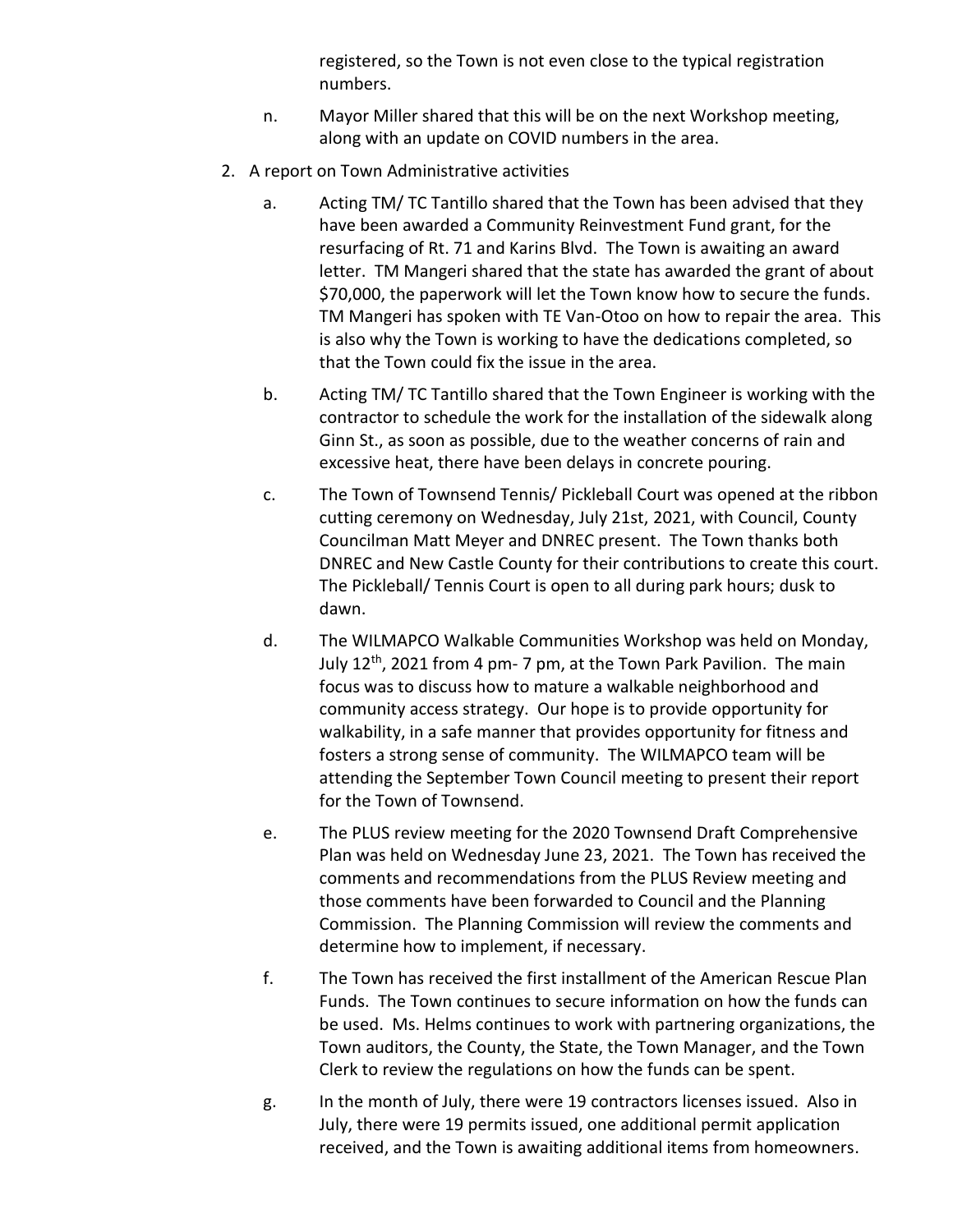Two permits were closed and issued Certificates of Occupancy. Eight permits closed and issued a final approval letter. There were also 13 inspections completed.

- h. During the month of July, there were eight complaints received by the Town. One complaint was regarding overgrown grass and weeds on two properties, one was determined to be unfounded, the other was notified and they came into compliance. One complaint was related to trees hanging over property from the open space and the Town working to resolve the issue. Two complaints were regarding the potholes on Brook Ramble Lane, as discussed earlier, the Town Engineer is looking into the issue to televise the area and make necessary repairs. Two residents submitted complaints regarding the replenishment of the mulch in the park. We advised the residents that the Town is looking into replacing this and this is being discussed tonight. Town complaints were regarding concerns that were private property matters and they wanted to notify the Town of the issues. They were directed to contact DSP. CW Clarke asked about an additional complaint that was forwarded to her, and TM Mangeri and TC Tantillo will look into the matter. Mayor Miller commended CW Clarke for directing complaints and concerns to Town Hall to be addressed.
- i. TM Mangeri shared that he wanted to advise Council of his status. He shared that Acting TM/ TC Tantillo has done a great job in his absence and is still serving as Acting TM as TM Mangeri migrates back into the office. TM Mangeri has been cleared to work and continues with completing appointments. TM Mangeri is migrating back and is working with Acting TM/ TC Tantillo on shared responsibilities. TM Mangeri reminded Council that a resolution is on the agenda for later in the evening.
- j. TM Mangeri shared that he the Town is working with a variety of developers asking about annexation, two are on the agenda, and the Town continues to grow. Developers express how they are happy to hear that the Town is pursing a police department, as they seek annexation.
- 3. **ACTION ITEM:** Discussion and possible vote to authorize chimney repairs to Town Hall.
	- a. TM Mangeri shared that bid have been requested for the repair of the chimney at Town Hall, which is needed as water has been penetrating the brick and entering the fireplace. TM Mangeri recommends the bid costing around \$6,417 as this is the most efficient and cost-effective bid. Council was presented all bids acquired. TM Mangeri sought clarification on the bid but feels comfortable with how the contractor will repair the chimney. TM Mangeri shared that this is above his spending limit but below a formal bid for public works and if approved, he can work with the contractor to have the work completed as soon as possible. TM Mangeri asked for authorization to repair the chimney.
	- *b. CM Mertz made a motion to approve the chimney repairs at the cost of approximately \$6,500. CW Clarke seconded the motion.*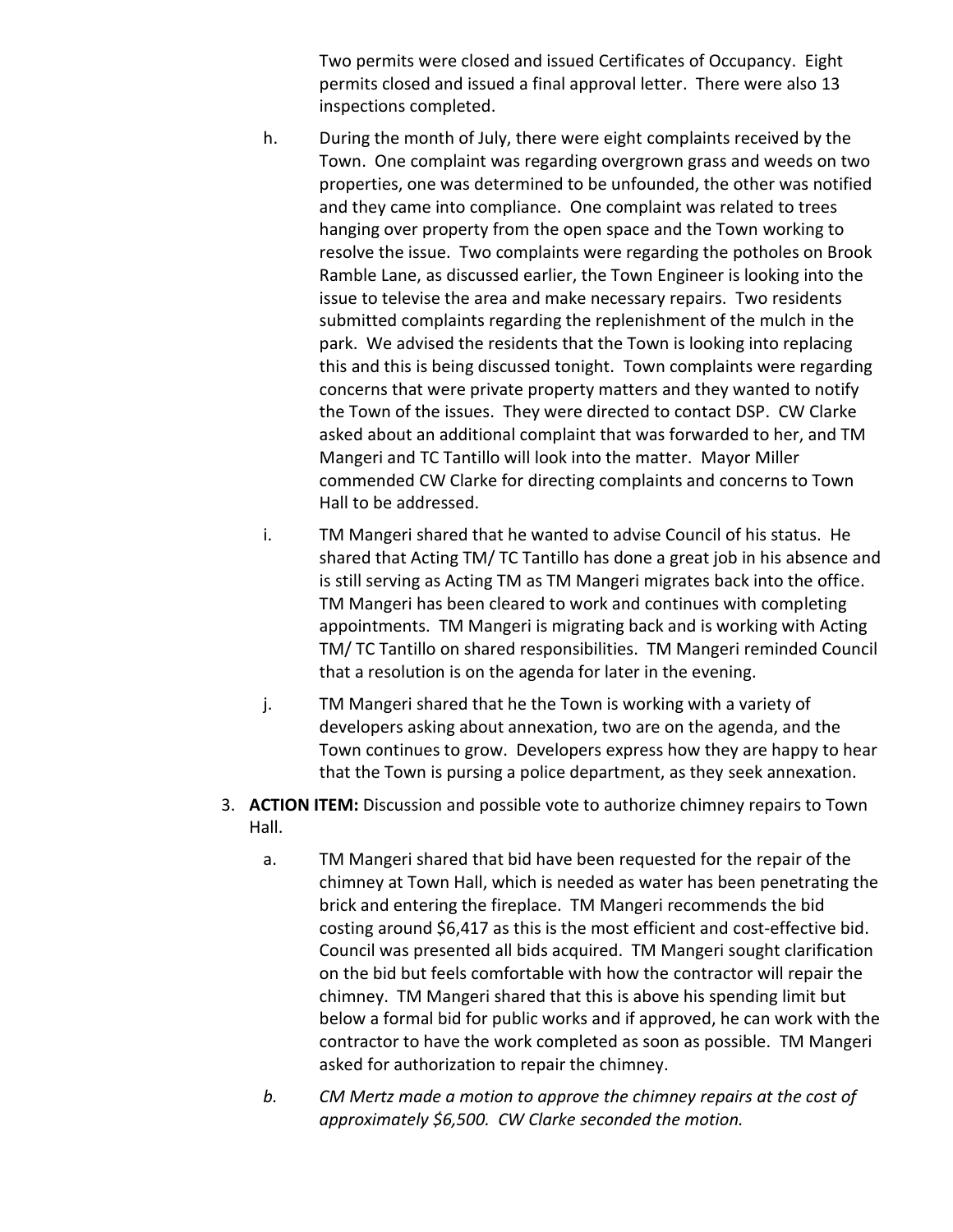- 1. TM Mangeri shared that for the record this is an emergent situation. CM Mertz asked if this could be covered under insurance, TM Mangeri shared that this is due to normal wear and tear and would not be covered.
- *2. Vote: Voice vote of Council- all yea's, no nays.*
- 4. A status update on the solicitation of applicants to fill the position of Police Chief.
	- a. TM Mangeri shared that the solicitation period closed on July 23, 2021 and around eight applications were received. TM Mangeri is reviewing the applications and tiering them based on experience, credentialing, etc. The objective is to work with Mayor Miller to narrow down applicants for interview. Many of the applicants are not Delaware certified, but there are several who are certified, there are viable candidates. At this stage, applicants' names are being withheld as many are active in their careers, which is not unusual.
	- b. Those that are selected will be reviewed by Council.
	- c. CW Clarke asked if the interview panel would be diverse and Mayor Miller and TM Mangeri clarified that the candidates will initially be reviewed by Mayor Miller, TM Mangeri, and TC Tantillo and then interviewed by the entirety of Council.

## **VIII.** Committee Reports

- **a. Finance Committee:** Chair: Mayor Miller, Co-Chair: Councilman Dugan
	- 1. Review and possible discussion on the June 2021 Budget vs. Actual Report.
		- a. CW Clarke asked how she could go about proposing to add a line item to the budget. Mayor Miller shared that she could reach out to a Finance Committee member who will review with TM Mangeri and FO Helms to see how it could be worked into the budget and if it is already in the budget, and then it could be considered from there.
- **b. Human Resources Committee:** Chair: Mayor Miller
	- 1. **ACTION ITEM:** Discussion and possible vote on Resolution 2021-011 A Resolution to update the title of Ms. Antonina Tantillo
		- a. TM Mangeri provided a reading of Resolution 2021-011 A Resolution to update the title of Ms. Antonina Tantillo
		- *b. CM Dugan made a motion to approve Resolution 2021-011 A Resolution to update the title of Ms. Antonina Tantillo. CM Mertz seconded the motion.* CM Mertz shared that this is a very well-deserved promotion.
			- *1. Vote: CW Clarke- yea, CM Dugan- yea, CM Lobdell-yea, CM Mertz-yea.*
- **c. Public Works Committee:** Chair: Councilman Dugan, Co-Chair: Councilman Mertz
	- 1. CM Dugan shared that he has been in contact with the contractor, and they will be able to schedule the pre-construction meeting in the coming months. Additionally, they should be able to begin the work at the end of the month or early September 2021.
	- 2. CM Dugan also shared that the previous agenda item for a possible golf cart purchase has been resolved and could be held for the time being. CM Dugan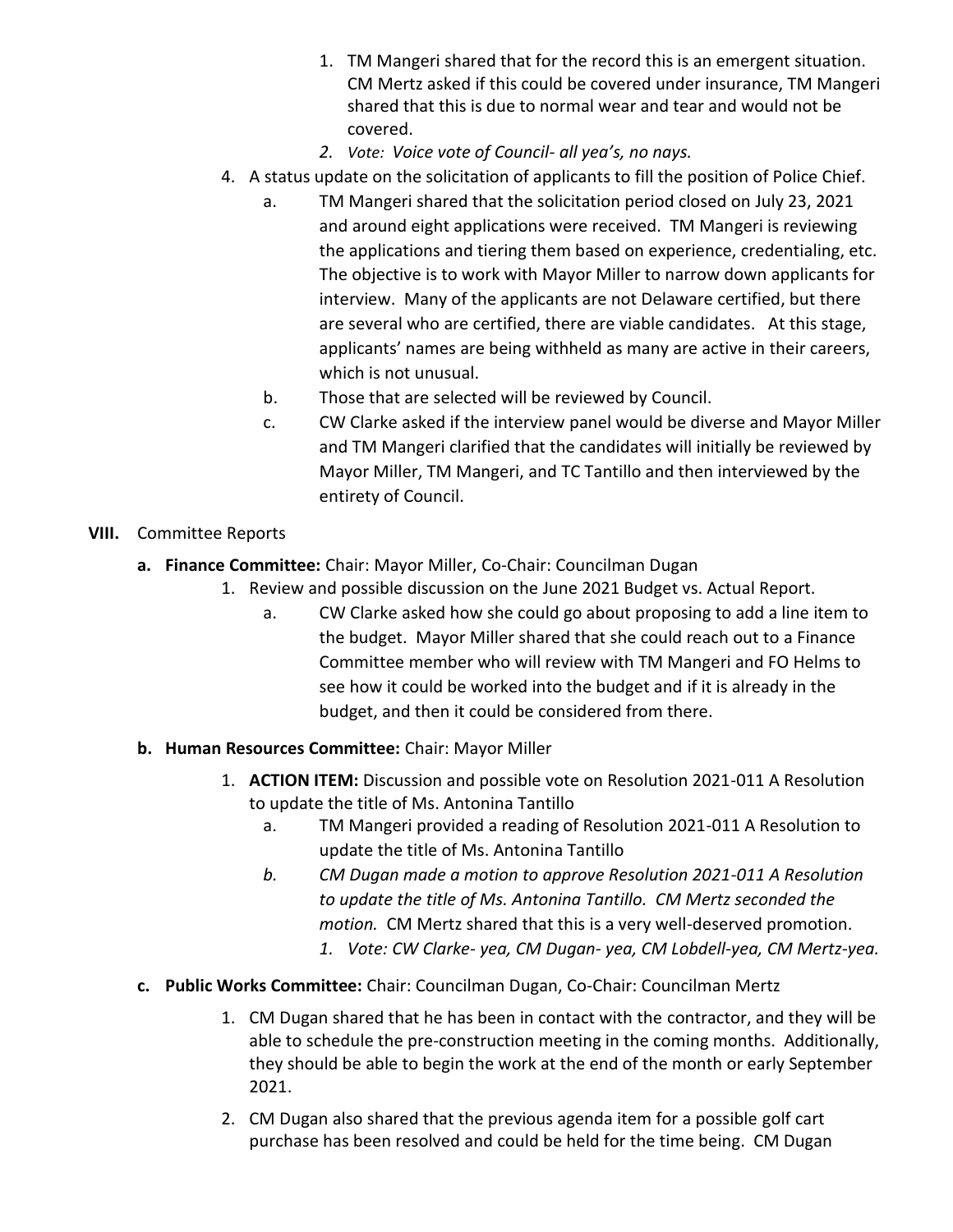shared that he spoke with TM Mangeri and has coordinated a new sprayer for the maintenance personnel to spray the weeds more efficiently in Town.

- 3. CM Dugan asked TE Van-Otoo, regarding sinkholes, if unsuitable fill could cause sinkholes. TE Van-Otoo shared that it could be a part of the estimation, but he does not believe that was the case in Townsend Station and televising the areas will confirm if that was the case.
- **d. Land Use and Development Committee:** Chair: Councilman Lobdell, Co-Chair: Councilman Dugan
	- 1. A status update on the 2020 Comprehensive Plan PLUS review comments.
		- a. CM Lobdell shared that the comments were straight forward, and the Planning Commission should be able to address them, many of the comments were asking for additional explanation on items.
		- b. Additionally, the final extension period is coming up.
	- 2. **ACTION ITEM:** A discussion and possible vote to pursue the annexation of Parcel # 1401600047, 6170 Summit Bridge Road, Townsend, DE, as recommended by the Planning Commission.
		- a. TM Mangeri shared that there have been various requests for annexation and two have been sent to the Planning Commission for review and endorsement, both of which are being presented today. The Planning Commission reviewed the areas in accordance with the Comprehensive Plan and growth strategy. The next step if Council endorsed the Planning Commission's endorsement, would be for the Town to reach out to the utilities and request the services for these areas.
		- b. CM Lobdell asked if this is the official annexation and what the vote would be for. TM Mangeri shared that Council would vote to accept the Planning Commissions endorsement and pursue utilities. TA Townsend confirmed that this is voting to *pursue* the annexation. The annexation would be approved by an ordinance authorizing the amending of the zoning map and to designate a zoning designation. Additionally, the Planning Commission would need a public meeting to make recommendations on the ordinances and then Council would hold a public hearing for the ordinances to annex and Council would then hold discussions and vote on the ordinances. TA Townsend also shared that the Office of Statewide Planning Commission would also be included in this process.
		- c. TE Van-Otoo asked if these parcels should be included in the wastewater treatment study. TM Mangeri confirmed.
		- d. Mayor Miller clarified that the votes would be the begin the process to pursue annexation.
		- *e. CM Dugan made a motion to pursue the annexation of Parcel # 1401600047, 6170 Summit Bridge Road, Townsend, DE, as recommended by the Planning Commission. CM Lobdell seconded the motion. Vote: Voice vote of Council- 3 yea's, 1 abstention by Councilman Mertz, and no nays.*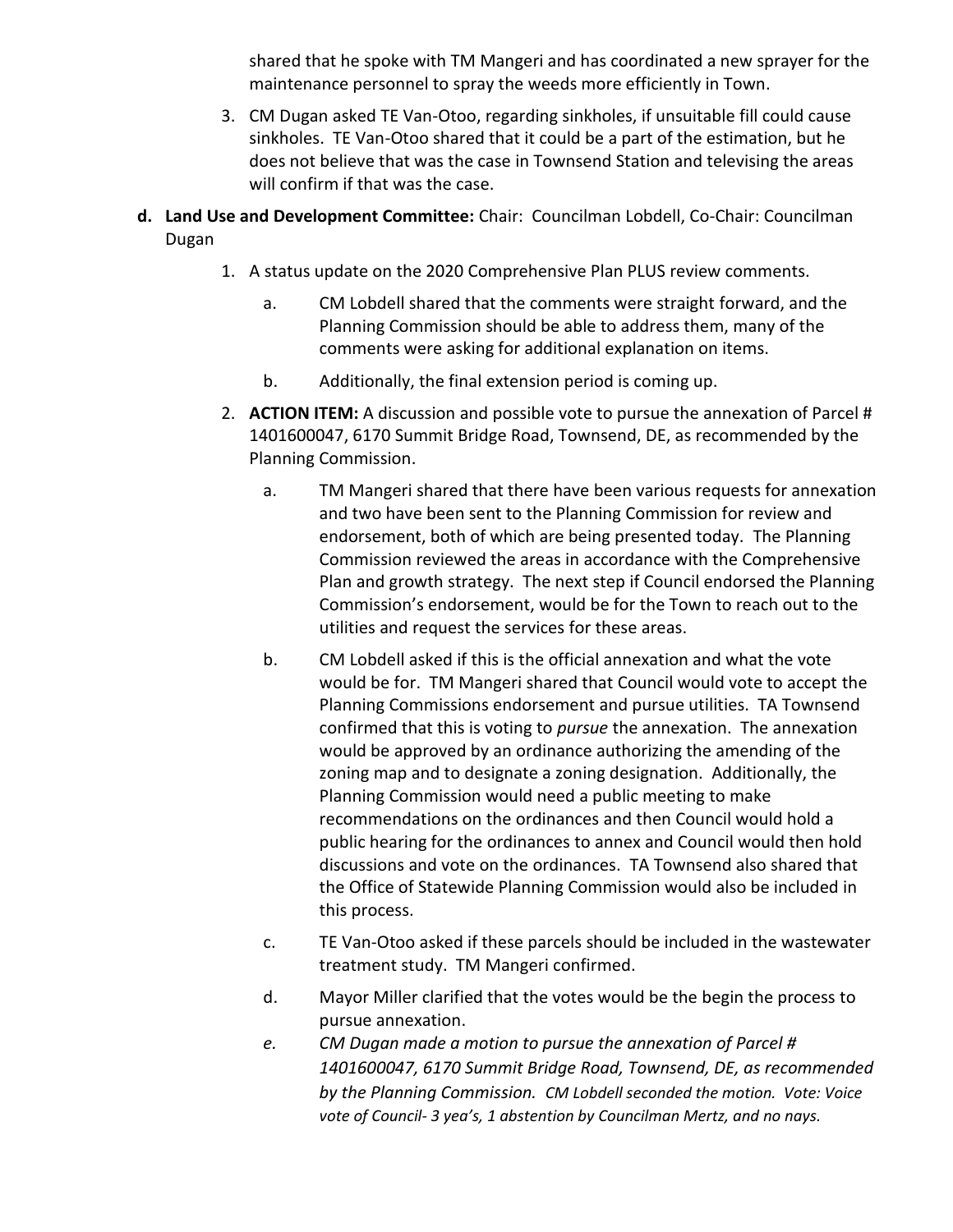- 3. **ACTION ITEM:** A discussion and possible vote to pursue the annexation of Parcel # 1401600002, 113 Money Road, Townsend, DE, as recommended by the Planning Commission.
	- *a. CM Dugan made a motion to pursue the annexation of Parcel # 1401600047, 6170 Summit Bridge Road, Townsend, DE, as recommended by the Planning Commission. CM Lobdell seconded the motion. Vote: Voice vote of Council- 3 yea's, 1 abstention by Councilman Mertz, and no nays.*
- 4. **ACTION ITEM:** Discussion, review, and possible vote to determine if the conceptual plan submitted by the developers of Townsend Acres are acceptable.
	- a. CM Lobdell clarified that this is the preliminary plan to be reviewed. TM Mangeri shared that this process is for Council to review and endorse the plan and to send the Planning Commission and Town Engineer for review. Additionally, it is the responsibility of the Town Manager to review the documents for completion of application. TM Mangeri believes the application is complete and ready to be forwarded to the Planning Commission and Town Engineer for review. From the Council perspective, this is the conceptual plan as the preliminary plan must be reviewed by the Planning Commission and Town Engineer. TE Van-Otoo shared that this is the preliminary plan, and he needs the Council's blessing to move forward with a review.
	- b. TM Mangeri shared that he and TC Tantillo have completed the administrative review of the plan submittal against the Town Code, and it is completed and ready for the Planning Commission, Town Engineer and Fire Chief. This is still subject to the Land Use and Development Committee, Planning Commission, and Town Engineer review and comments. Once comments are received, they will go back to Council.
	- c. Mayor Miller confirmed that this vote will begin the formal process for the developer.
	- d. *CM Lobdell made a motion to approve the preliminary plan as submitted by Townsend Acres and proceed with the review. CM Dugan seconded the motion*.
		- 1. CM Mertz asked why there was only one entrance on the plan application. TA Townsend shared that the applicant submitted a request for variance and one of the requests was to allow one entrance into the development. The requirement to require multiple entrances has been waived for this applicant. Therefore, the applicant applied for a variance prior to getting to this stage. CM Lobdell also shared that another variance that was granted was related to the setback requirements, and asked Council to pay attention to the grading between houses. Council should pay attention to the application in accordance with all of the variances.
		- 2. TE Van-Otoo shared that during the variance request, it was brought to the Boards attention the possibility of inlets and drainage structures to deal with any drainage concerns. These items were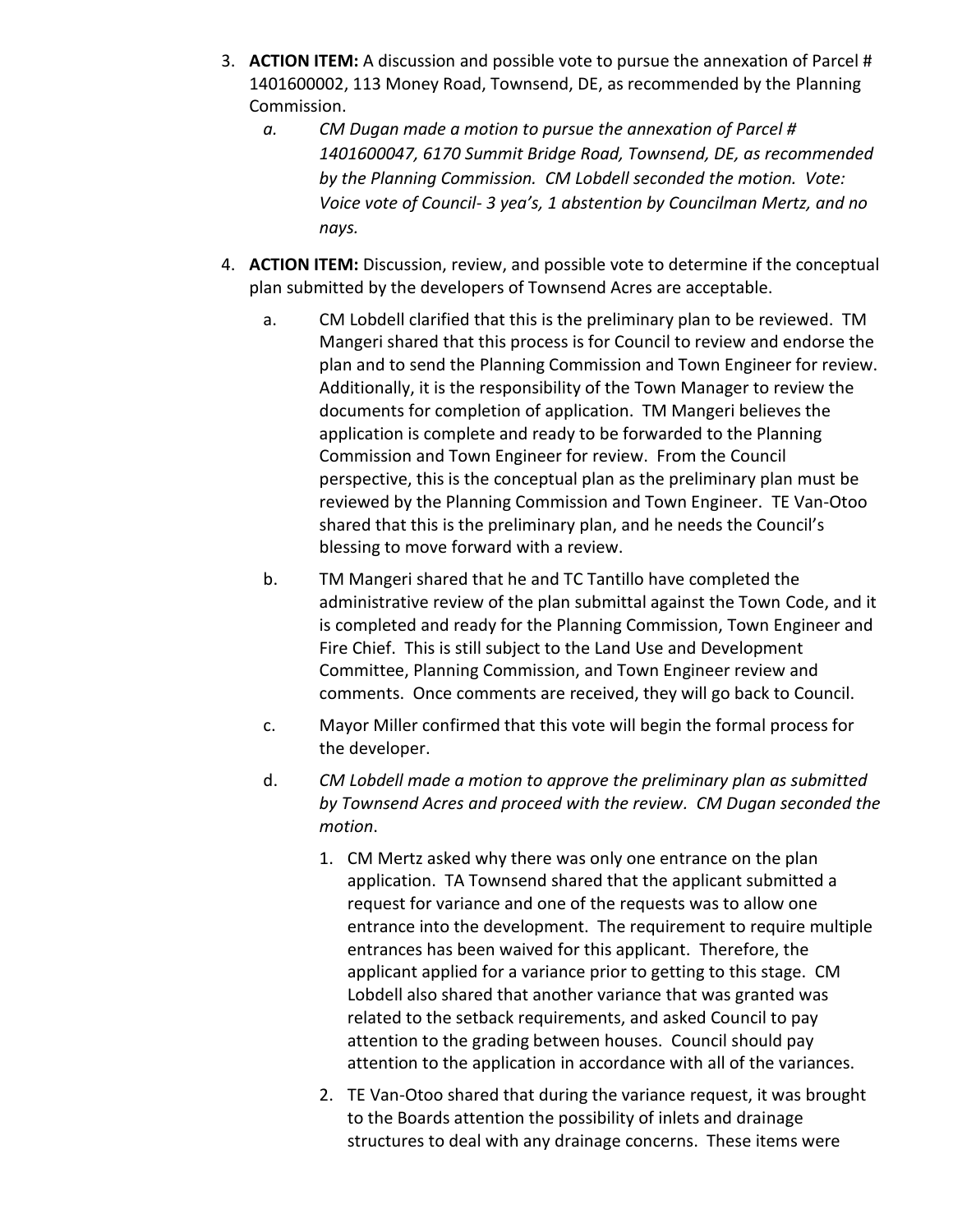looked at carefully. There are no expectations for changes to drainage. Jim Curran from Townsend Acres shared that the change in grade was along the lot lines. TA Townsend shared that the BOA was persuaded by various considerations including, the request for relief from the setbacks was to the aggregate only, but not to the minimum setbacks, which allows for more density but does not allow for any homes to be any near to one another than 20 feet, which would have been the minimum without the aggregate anyway. Additionally, the other consideration was that much of the development would be single load, which would cause the density to be less than something similar and much of the area is wet and unsuitable for development, so while one side of homes may be closer to a neighbor, it wont be any closer than 20 feet and there should be less disruption of the soils in the area than you would expect if the streets were double loaded.

- 3. CM Mertz asked about how wide the streets would be. CM Lobdell shared that the width of the streets would not be required to be wider as they are front loaded on one side, so for the majority of the development, you will only have streets on one side, so you will not have parking on both sides, taking up road space.
- 4. *Voice vote of Council- all yea' sand no nays.*
- 5. Discussion regarding a possible traffic study along Route 71 and Main St.
	- a. CM Lobdell reached out to DelDOT to discuss possibly reconfiguring the lanes along Route 71 and Main Street, as there has been a long history with accidents and such. This is a DelDOT Road so CM Lobdell has reached out to them. DelDOT had already completed a traffic study of the area and has passed along the study to CM Lobdell. One of the suggestions of CM Lobdell was not included in the study but will be looked into. Once more information is discussed, CM Lobdell will report back to Council.
- **e. Veterans Committee: Chair**: Councilwoman Clarke, Co-Chair: Mayor Miller
	- 1. CW Clarke shared that she is looking into Veterans Day events. Additionally, there are various vents that recognize veterans on a month-to-month basis and encourages Council to share any events they are aware of. CW Clarke shared that she attended a Veterans event in Wilmington. Mayor Miller shared that he is involved with the VFW and will share details of their events as they arise.
	- 2. CW Clarke shared that the VFW has a back-to-school drive that they are doing and encourages participation. Mayor Miller shared that there will also be a school supply drive at the Middletown Farmers Market.
- **f. Public Safety Committee: Chair:** Councilman Mertz, Co-Chair: Councilwoman Clarke
	- 1. A discussion and presentation of a paper on speeding and traffic safety in the Town of Townsend.
		- a. CM Mertz shared that he is working to incorporate the comments that he received on the paper and will present the paper at a future meeting.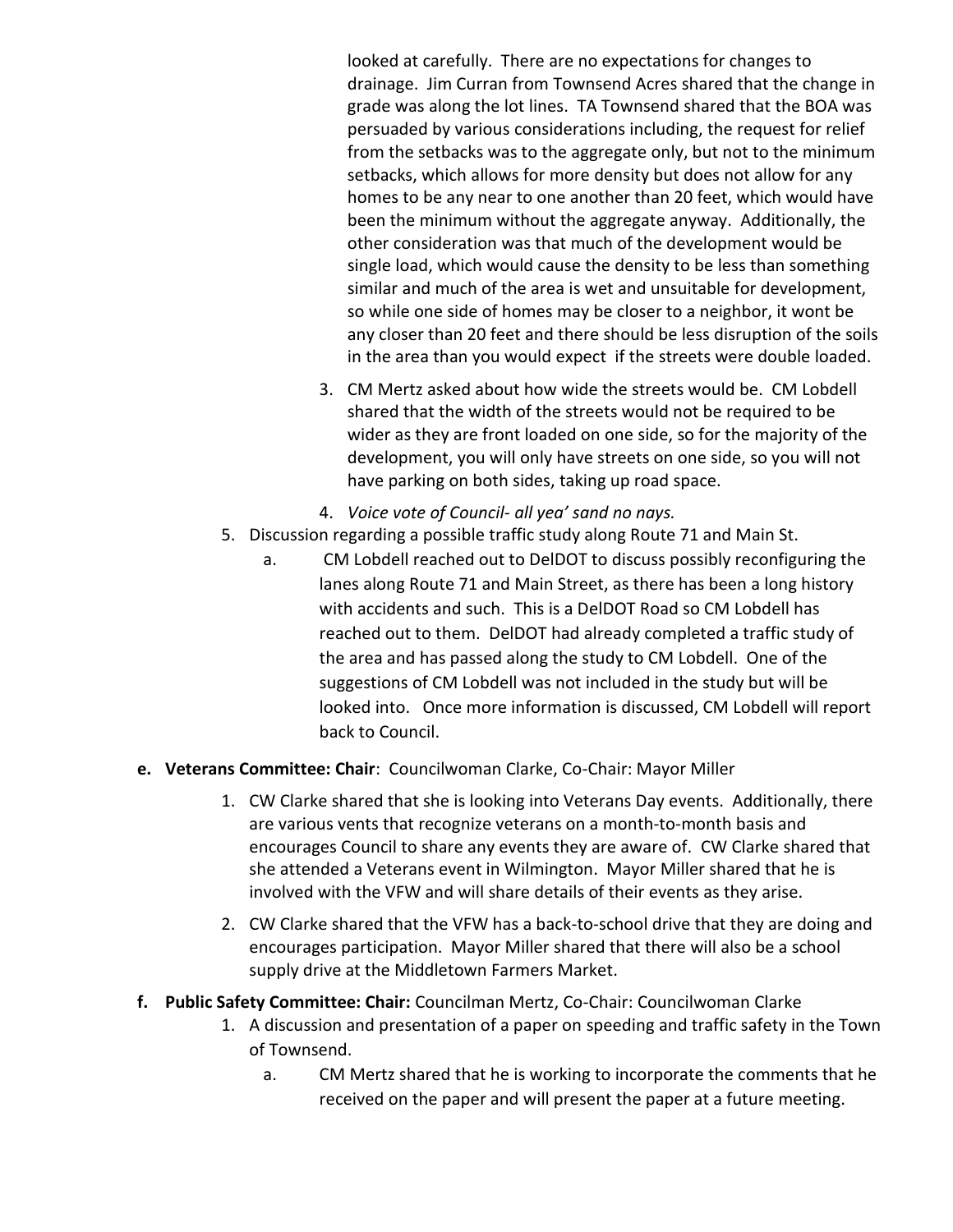- 2. CM Mertz shared details of the WILMAPCO Walkability event and shared that there were great ideas that he is looking forward to hearing more about. Mayor Miller shared that he was also pleased with the event.
- 3. TM Mangeri shared that the report is forthcoming and will be discussed with the various committees as appropriate.
- **g. Community Engagement Committee:** Chair: Councilwoman Clarke, Co-Chair: Councilman Lobdell
	- 1. CW Clarke shared that there was a brief discussion of community announcements and a newsletter in the past and would like to discuss this again. Mayor Miller shared that he would coordinate with CW Clarke to continue the conversation about community announcements.
- **h. Parks and Recreation Committee:** Chair: Councilman Lobdell, Co-Chair: Councilman Mertz
	- 1. A status update on the Town of Townsend Tennis and Pickleball Court.
		- a. CM Lobdell shared that the ribbon cutting went well. Additionally, as CM Mertz previously mentioned a possible Pickleball event, CM Lobdell said the conversation should be continued. TM Mangeri shared that there is video courtesy of the county on the ribbon cutting on both Facebook and YouTube.
		- b. TE Van-Otoo added that the signage from the grantees of the Pickleball Court along with signs for the rules of the court should be added. TM Mangeri shared that he will be working on getting the signs.
	- 2. CM Mertz asked County Councilman Carter to hold a discussion on the County Park on South St, during the citizens comments/ participation.
- **i. National Wildlife and Historic Preservation Committee:** Chair: Councilwoman Clarke
	- 1. Mayor Miller thanked Councilwoman Clarke for coordinating the cleanup of the Town Butterfly Garden. CW Clarke thanked past Councilwoman Lorraine Gorman and Town staff for assisting the coordination of the cleanup. Additionally, CW Clarke shared that the Lifehouse Church volunteers were extremely helpful and efficient in cleaning up the garden and she is appreciative of the help they all contributed, it was quite impressive.
	- 2. TM Mangeri shared that now that the garden is cleaned up, he would like to obtain a new bench for the garden to allow people to sit. Additionally, he strongly suggests putting the little library in this area to allow people to sit and have a place to read. Mayor Miller shared that the boxes are ready to go and would also like to consider adding a third library to an open space, once it is turned over.
	- 3. TM Mangeri shared that he would like to continue the discussions of pursuing the Junior Council. Additionally, he would still like to consider awarding the volunteer of the year.
	- 4. CW Clarke likes the idea of purchasing a new bench and adding the library near the garden. She would also like to consider mulching the area. CW Clarke would also like additional information about the drainage area behind Town Hall and the appropriate methods for maintaining it. TE Van-Otoo is looking into the original site plans and proper maintenance. TM Mangeri shared that he will look into the